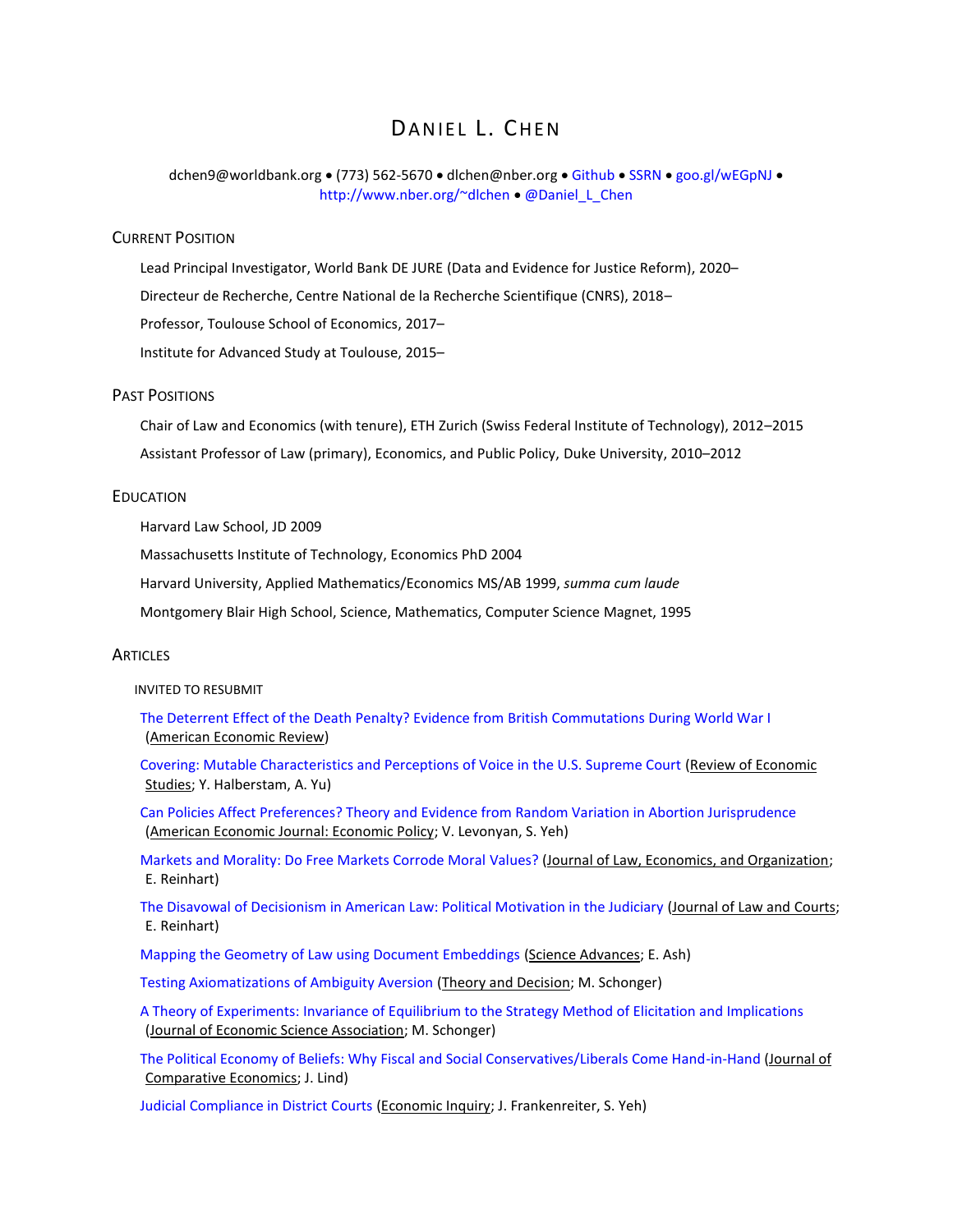[Causal Effects of Judicial Sentiment: Methods and Application to U.S. Circuit Courts](https://papers.ssrn.com/sol3/papers.cfm?abstract_id=3415393) (Economica; E. Ash, S. Galletta)

2020

[Incarceration and its Disseminations: COVID-19 Pandemic Lessons f](https://www.healthaffairs.org/doi/full/10.1377/hlthaff.2020.00652)rom Chicago's Cook County Jail (Health Affairs; E. Reinhart)

[Automated Fact-Value Distinction in Court Opinions](https://papers.ssrn.com/sol3/papers.cfm?abstract_id=3202438) (European Journal of Law and Economics, 1-17, lead article; E. Ash, Y. Cao)

[Incremental AI](http://nber.org/~dlchen/papers/Incremental_AI.pdf) (American Journal of Evaluation, forthcoming)

[The Better Way to Onboard AI](http://nber.org/~dlchen/papers/The_Better_Way_to_Onboard_AI.pdf) (Harvard Business Review, forthcoming; B. Babic, T. Evgeniou, A. Fayard)

[Gender Violence and the Price of Virginity: Theory and Evidence of Incomplete Marriage Contracts](http://nber.org/~dlchen/papers/Gender_Violence_and_the_Price_of_Virginity.pdf) (Journal of Religion and Demography, forthcoming)

2019

[Judicial Analytics and the Great Transformation of American Law](https://papers.ssrn.com/sol3/papers.cfm?abstract_id=3306071) (Artificial Intelligence and Law, 27(1), 15-42, 2019)

[Mandatory Disclosure: Theory and Evidence from Industry-Physician Relationships](https://ssrn.com/abstract=2740559) (Journal of Legal Studies, 48(2), 409-440, 2019; V. Levonyan, E. Reinhart, G. Taksler)

[A Decision-Theoretic Approach to Understanding Survey Response: Likert vs. Quadratic Voting for Attitudinal](https://papers.ssrn.com/sol3/papers.cfm?abstract_id=3307327)  [Research](https://papers.ssrn.com/sol3/papers.cfm?abstract_id=3307327) (University of Chicago Law Review Online, 22(2019); C. Cavaille, K. Van der Straeten)

[Machine Learning and Rule of Law](https://papers.ssrn.com/sol3/papers.cfm?abstract_id=3302507) (in Law as Data, Santa Fe Institute Press, ed. M. Livermore and D. Rockmore, 2019(16))

[Case Vectors: Spatial Representations of the Law Using Document Embeddings \(](https://papers.ssrn.com/sol3/papers.cfm?abstract_id=3204926)in Law as Data, Santa Fe Institute Press, ed. M. Livermore and D. Rockmore, 2019(11); E. Ash)

[Attorney Voice and the U.S. Supreme Court](https://papers.ssrn.com/sol3/papers.cfm?abstract_id=3241596) (in Law as Data, Santa Fe Institute Press, ed. M. Livermore and D. Rockmore, 2019(13); Y. Halberstam, M. Kumar, A. Yu)

[Intermediated Social Preferences: Altruism in an Algorithmic Era](http://ssrn.com/abstract=3134593) (in Advances in the Economics of Religion, Volume 158, Palgrave Macmillan, 2019, ed. J. P. Carvalho, S. Iyer, J. Rubin)

#### 2018

[What Kind of Judge is Brett Kavanaugh? A Quantitative Analysis](https://papers.ssrn.com/sol3/papers.cfm?abstract_id=3307754) (Cardozo Law Review de novo, 2018; E. Ash)

[Kavanaugh is radically conservative. Here's the data to prove it](https://www.washingtonpost.com/news/posteverything/wp/2018/07/10/kavanaugh-is-radically-conservative-heres-the-data-to-prove-it/) (Washington Post; Jul 10, 2018, E. Ash) based on [Research Note: Trump's Supreme Court Picks are Divisive, Just Like Him](https://docs.google.com/document/d/13f3K_K_fHqgB1p-S9wZCAMjFDUcEuOWoeTG9uw_Uw4I/edit#heading=h.po448jasfo2e)

[Automated Classification of Modes of Moral Reasoning in Judicial Decisions](http://ssrn.com/abstract=3205286) (Computational Legal Studies, 2018; E. Ash, N. Mainali, L. Meier)

[Law and Literature: Theory and Evidence on Empathy and Guile](https://ssrn.com/abstract=2977148) (Review of Law and Economics, 15(1), 2018)

[Tastes for Desert and Placation: A Reference Point-Dependent Model of Social Preferences](https://ssrn.com/abstract=2977145) (Research in Experimental Economics, Experimental Economics and Culture, Volume 20, 205-226, 2018; Bingley, UK: Emerald; ed. A. Gunnthorsdottir and D. A. Norton)

[Non-Segmental Conditioning of Sibilant Variation in American English](http://users.nber.org/~dlchen/papers/Non-Segmental_Conditioning_of_Sibilant_Variation_in_American_English.pdf) (Proceedings of the 9th International Conference on Speech Prosody, 2018; J. Phillips, A. Yu)

[Analysis of Vocal Implicit Bias in SCOTUS Decisions Through Predictive Modeling](https://papers.ssrn.com/sol3/papers.cfm?abstract_id=3307296) (Proceedings of Experimental Linguistics, 2018; R. Vunikili, H. Ochani, D. Jaiswal, R. Deshmukh, E. Ash)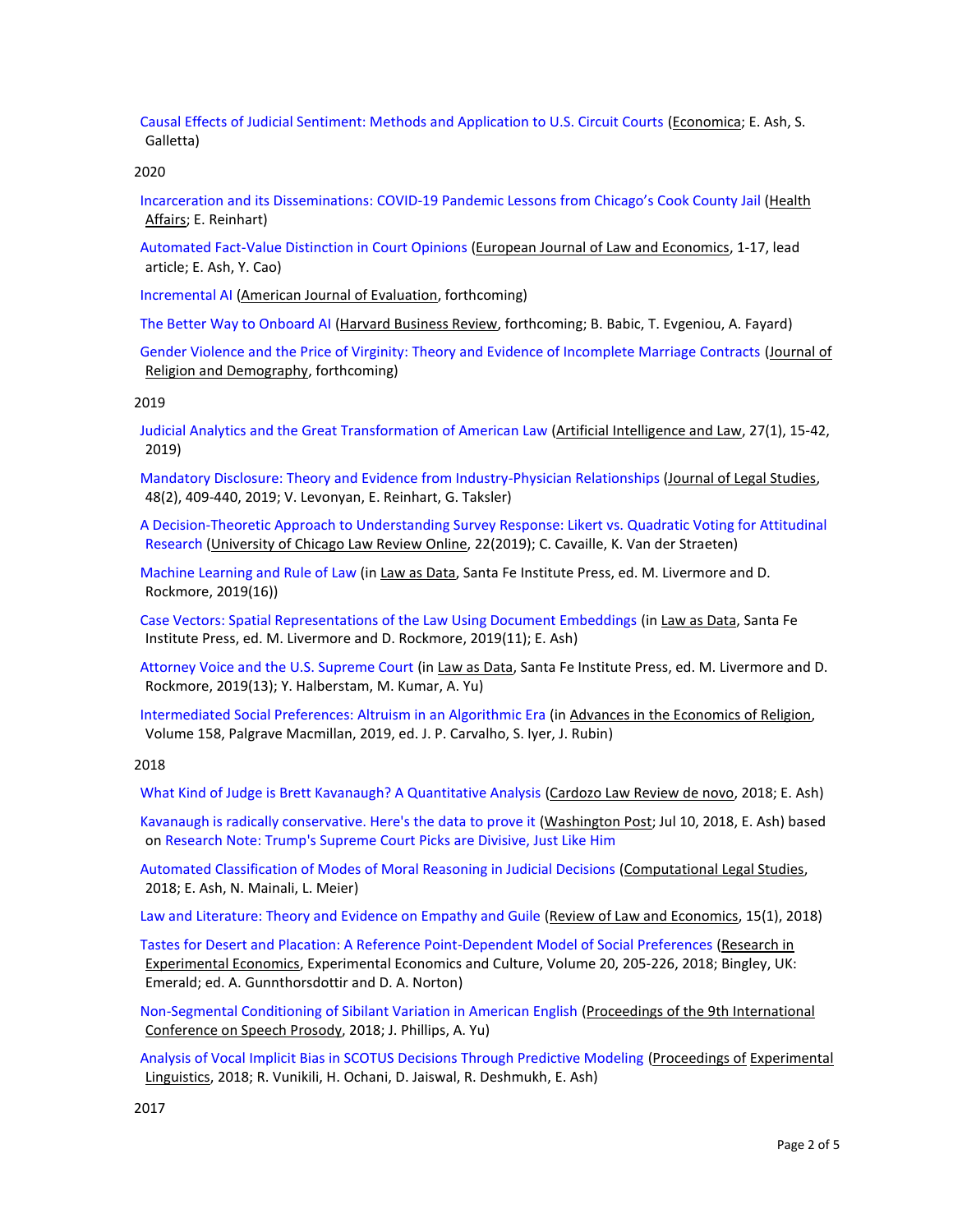[Electoral Cycles Among U.S. Courts of Appeals Judges](https://ssrn.com/abstract=2928201) (Journal of Law and Economics, 60(3), 479-496, 2017; C. Berdejo)

[The Shareholder Wealth Effects of Delaware Litigation](https://ssrn.com/abstract=2108357) (American Law and Economics Review, 19(2), 287-326, 2017; A. Badawi)

The Genealogy of Ideology: [Identifying Persuasive Memes and Predicting Agreement in the U.S. Courts of](https://ssrn.com/abstract=2816707)  [Appeals](https://ssrn.com/abstract=2816707) (Proceedings of the ACM Conference on AI and the Law, 2017; A. Parthasarathy, S. Verma)

[Early Predictability of Asylum Court Decisions](https://ssrn.com/abstract=2816191) (Proceedings of the ACM Conference on AI and the Law, 2017; M. Dunn, L. Sagun, H. Sirin)

[Can Machine Learning Help Predict the Outcome of Asylum Adjudications?](https://ssrn.com/abstract=2815876) (Proceedings of the ACM Conference on AI and the Law, 2017; J. Eagel)

#### 2016

Decision-[Making Under the Gambler's Fallacy: Evidence From Asylum Courts, Loan](https://ssrn.com/abstract=2739552) Officers, and Baseball [Umpires](https://ssrn.com/abstract=2739552) (Quarterly Journal of Economics, 131(3), 1181-1241, 2016; T. Moskowitz, K. Shue)

[oTree: An Open Source Platform for Online, Lab, and Field Experiments](https://ssrn.com/abstract=2806713) (Journal of Behavioral and Experimental Finance, 9(1), 88-97, 2016; M. Schonger, C. Wickens) [http://www.otree.org](http://www.otree.org/)

• Our mailing lis[t here](https://groups.google.com/forum/#%21forum/otree) has 2,758 discussion topics (as of April 2020)

[What Matters: Agreement Between U.S. Courts of Appeals Judges](https://ssrn.com/abstract=2928118) (Journal of Machine Learning Research (W&CP), 2016; X. Cui, L. Shang, J. Zheng)

• [NIPS 2016 \(Machine Learning and the Law\)](http://www.mlandthelaw.org/)

[Perceived Masculinity Predicts U.S. Supreme Court Outcomes](https://ssrn.com/abstract=2816252) (PLoS-ONE, 11(10), e0164324; Y. Halbestam, A. Yu)

[Are Online Labor Markets Spot Markets for Tasks? A Field Experiment on the Behavioral Response to Wages](https://ssrn.com/abstract=2975674)  [Cuts](https://ssrn.com/abstract=2975674) (Information Systems Research, 27(2), 403-423, 2016; J. Horton)

# 2015

[Can Markets Stimulate Rights? On the Alienability of Legal Claims](https://ssrn.com/abstract=2801084) (RAND Journal of Economics, 46(1), 23-65, 2015)

[Investigating Variation in English Vowel-to-Vowel Coarticulation in a Longitudinal Phonetic Corpus](https://ssrn.com/abstract=2975701) (Proceedings of the 18th International Congress of Phonetic Sciences, 2015; C. Abrego-Collier, J. Phillips, B. Pillion, A. Yu)

# 2014

[The Construction of Morals](https://ssrn.com/abstract=2351451) (Journal of Economic Behavior and Organization, 104, 84-105, 2014; S. Yeh)

[Economics, Religion, and Culture: A Brief Introduction](https://ssrn.com/abstract=2975709) (Journal of Economic Behavior and Organization, 104, 1- 3, 2014; D. Hungerman)

#### 2013

[A Market for Justice: A First Empirical Look at Third Party Litigation Funding](https://papers.ssrn.com/sol3/papers.cfm?abstract_id=2404483) (Journal of Business Law, 15(3), 2013; D. Abrams)

[Does Appellate Precedent Matter? Stock Price Responses to Appellate Court Decisions of FCC Actions](https://ssrn.com/abstract=1884413) (in Empirical Legal Analysis: Assessing the Performance of Legal Institutions, 2013; A. Araiza, S. Yeh)

[Distinguishing Between Custom and Law: Empirical Examples of Endogeneity in Property and First Amendment](https://ssrn.com/abstract=2975712)  [Precedents](https://ssrn.com/abstract=2975712) (William & Mary Bill of Rights Journal, 21(1081), 2013; S. Yeh)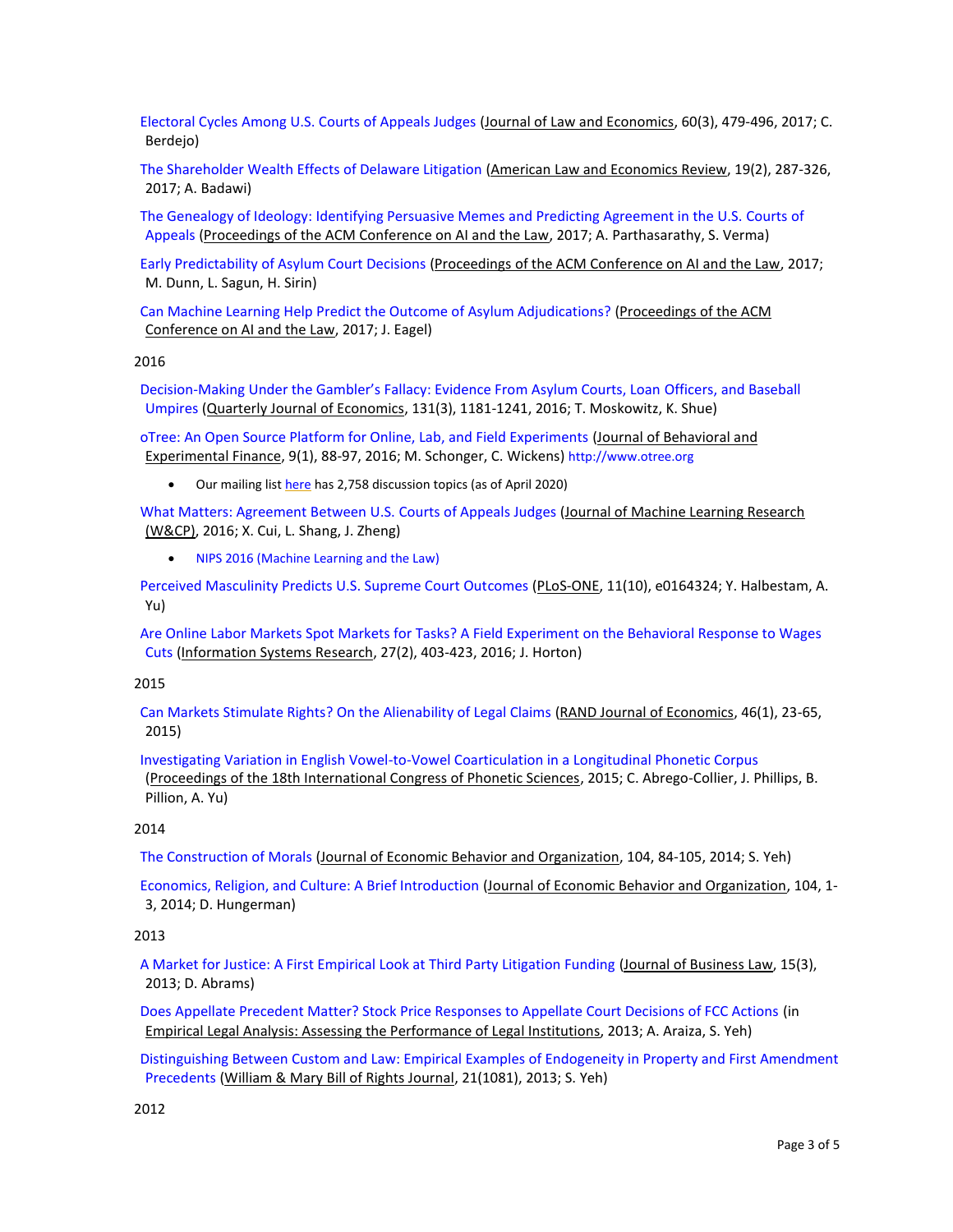[Sparse Models and Methods for Optimal Instruments with an Application to Eminent Domain](https://ssrn.com/abstract=2975719) (Econometrica, 80(6), 2369-2429, 2012; A. Belloni, V. Chernozhukov, C. Hansen)

[Does Disclosure Matter?](http://www.ingentaconnect.com/contentone/mohr/jite/2012/00000168/00000001/art00012;jsessionid=3f9x311fjawm8.x-ic-live-03) (Journal of Institutional and Theoretical Economics, 168(1), 120-123, 2012)

['Not that Smart': Sonia Sotomayor and the Construction of Merit](https://ssrn.com/abstract=1907724) (Emory Law Journal, 61(4), 2012; G. Charles, M. Gulati)

# 2011

[Designing Incentives for Inexpert](https://ssrn.com/abstract=1871330) Human Raters (Proceedings of the ACM Conference on Computer Supported Cooperative Work, 2011; J. Horton, A. Shaw)

[Can Countries Reverse Fertility Decline? Evidence from France's Marriage and Baby Bonuses,](https://ssrn.com/abstract=2975797) 1929-1981 (International Tax and Public Finance, 18(3), 253-272, 2011)

[Trading Off Reproductive Technology and Adoption: A Response to Appleton and Pollak](https://ssrn.com/abstract=2090021) (Minnesota Law Review, 95(6), 2011; G. Cohen)

# 2010

[Club Goods and Group Identity: Evidence from Islamic Resurgence During the Indonesian Financial Crisis](https://ssrn.com/abstract=2975803) (Journal of Political Economy, 118(2), 300-354, 2010)

[Trading Off Reproductive Technology and Adoption: Does Subsidizing IVF Decrease Adoption Rates and Should](https://papers.ssrn.com/sol3/papers.cfm?abstract_id=1664501)  [It Matter?](https://papers.ssrn.com/sol3/papers.cfm?abstract_id=1664501) (Minnesota Law Review, 95(2), 2010; G. Cohen)

# 2007

[Islamic Resurgence and Social Violence During the Indonesian Financial Crisis](https://ssrn.com/abstract=2975842) (in Institutions and Norms in Economic Development, MIT Press, ed. M. Gradstein and K. Konrad, 179-200, 2007)

[Religion, Welfare Politics, and Church-State Separation](https://ssrn.com/abstract=2975839) (Journal of Ecumenical Studies; 42(1), 42-52, 2007; J. Lind)

#### 2002

[Income Distribution Dynamics with Endogenous Fertility](https://ssrn.com/abstract=216011) (Journal of Economic Growth, 7(3), 227-258, 2002; M. Kremer)

#### 1999

[Income Distribution Dynamics with Endogenous Fertility](https://ssrn.com/abstract=216011) (American Economic Review: Papers and Proceedings, 89(2), 155-160, 1999; M. Kremer)

# 1995

An Empirical Study Comparing the Controlled Random Search Procedure and the General Simulated Annealing Method for Function Optimization (Proceedings of the Fourth Annual District of Columbia Computer Science Conference, 1995)

# **GRANTS**

- PI: Knowledge for Change Trust Fund, 2020 The Impact of Justice Innovations on Development (\$180,000)
- PI: The Alfred P. Sloan Foundation, 2018 oTree: An Open Source Platform for Experiments (\$300,000)
- PI: ERC Consolidator Grant, 2014 Origins and Effects of Normative Commitments (\$2,200,000)
- PI: Swiss NSF, 2014 Digital Humanities: Legal Analysis in a Big Data World" (\$413,000)
- PI: Swiss NSF, 2014 Positive Foundations of Normative Commitments" (\$545,000)

PI: ETH Fellowship Program Postdoctoral Sponsor, 2014 - High-Dimensional Econometrics in Law (\$223,000)

PI: Templeton Foundation, 2011 - Markets and Morality: Do Free Markets Corrode Moral Values? (\$200,000)

Co-PI: 3ie, 2019 - Law and Development (\$800,000)

Co-PI: DFID, 2019 - Using Administrative Data Systems to Improve Court Efficiency (\$643,000)